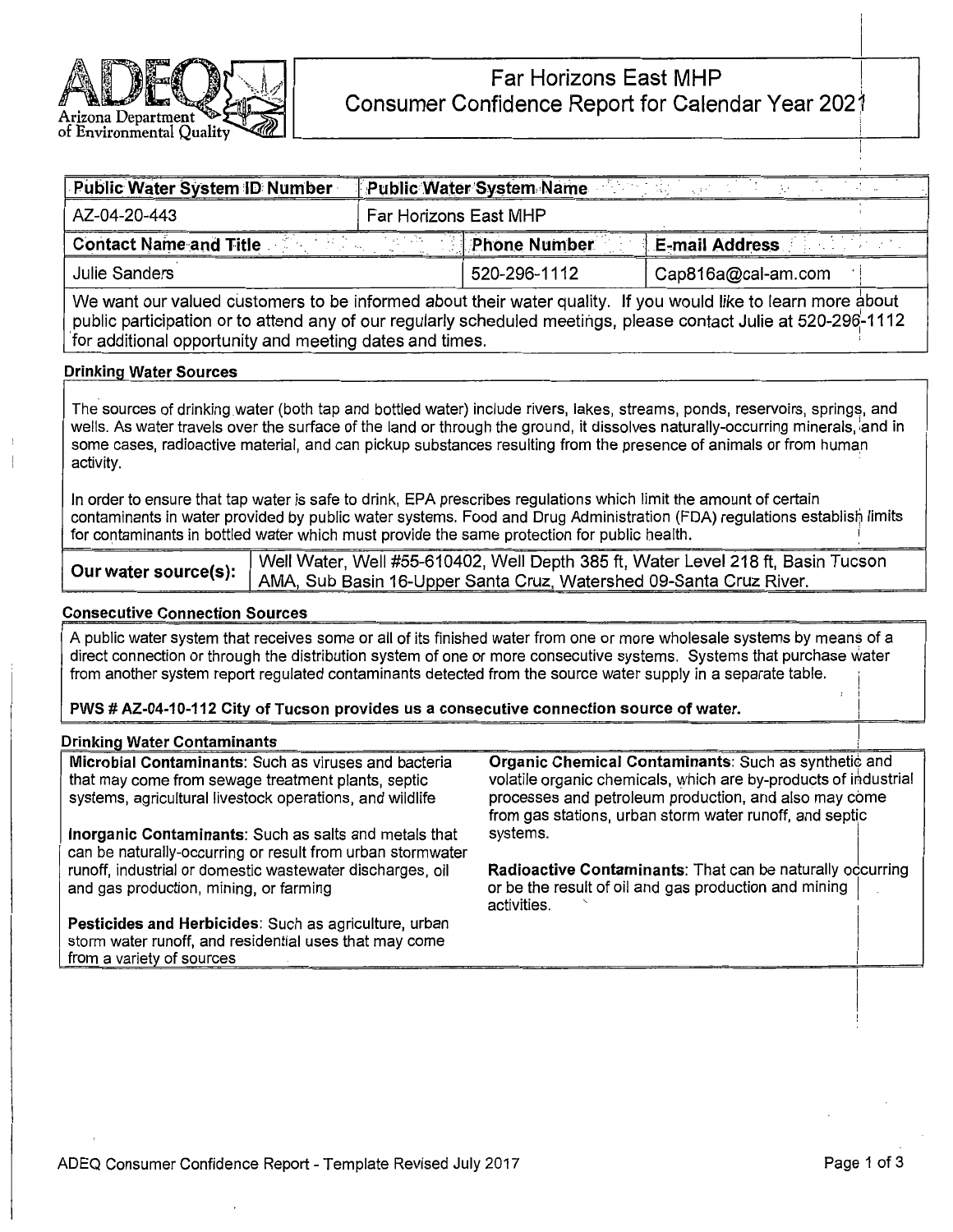# **Vulnerable Population**

Drinking water, including bottled water, may reasonably be expected to contain at least small amounts of some contaminants. The presence of contaminants does not necessarily indicate that water poses a health risk. Some people may be more vulnerable to contaminants in drinking water than the general population. <sup>1</sup>

Immuno-compromised persons such as persons with cancer undergoing chemotherapy, persons who have undergone organ transplants, people with HIV-AIDS or other immune system disorders, some elderly, and infants can be particularly at risk from infections. These people should seek advice about drinking water from their health care providers. I

For more information about contaminants and potential health effects, or to receive a copy of the U.S. Environmental Protection Agency (EPA) and the U.S. Centers for Disease Control (CDC) guidelines on appropriate means to lessen the risk of infection by Cryptosporidium and microbiological contaminants call the EPA Safe Drinking Water Hotline at 1-800- 426-4791. :

## **Source Water Assessment**

Based on the information currently available on the hydrogeologic settings and the adjacent land uses that are in the specified proximity of the drinking water source(s) of this public water system, the Arizona Department of Environmental Quality (ADEQ) has given a high risk designation for the degree to which this public water system drinking water source(s) are protected. A designation of high risk indicates there may be additional source water protection measures which can be implemented on the local level. This does not imply that the source water is contaminated nor does it mean that contamination is imminent. Rather, it simply states that land use activities or hydrogeologic conditions exist that make the source water susceptible to possible future contamination.

Further source water assessment documentation can be obtained by contacting ADEQ.

## **Definitions**

**Treatment Technique (TT):** A required process intended to reduce the level of a contaminant in drinking water

**Level 1 Assessment:** A study of the water system to identify potential problems and determine (if possible) why total coliform bacteria was present

**Level 2 Assessment:** A very detailed study of the water system to identify potential problems and determine (if possible) why an E. coli MCL violation has occurred and/or why total coliform bacteria was present

**Action Level (AL):** The concentration of a contaminant which, if exceeded, triggers treatment, or other requirements

**Maximum Contaminant Level (MCL):** The highest level of a contaminant that is allowed in drinking water

**Maximum Contaminant Level Goal MCLG):** The level of a contaminant in drinking water below which there is no known or expected risk to health

**Maximum Residual Disinfectant Level (MRDL):** The level of disinfectant added for water treatment that may not be exceeded at the consumer's tap

**Maximum Residual Disinfectant Level Goal (MRDLG):** The level of disinfectant added for treatment at which no known or anticipated adverse effect on health of persons would occur

! **Minimum Reporting. Limit (MRL):** The smallest : measured concentration of a substance that can be reliably measured by a given analytical method

**Millirems per year (MREM):** A measure of radiation absorbed by the body

Not Applicable (NA): Sampling was not completed by regulation or was not required

**Not Detected (ND or <):** Not detectable at reporting limit

**Nephelometric Turbidity Units (NTU):** A measure of water clarity

**Million fibers per liter (MFL)** 

**Picocuries per liter (pCi/L):** Measure of the radioactivity in water

**ppm**: Parts per million or Milligrams per liter (mg/L)

**ppb**: Parts per billion or Micrograms per liter (µg/L)

. .<br>**ppt**: Parts per trillion or Nanograms per liter (ng/L)

| ppq: Parts per quadrillion or | $ppm \times 1000 = ppb$ |
|-------------------------------|-------------------------|
| Picograms per liter (pg/L)    | ppb $x 1000 =$ ppt      |
|                               | ppt $x 1000 =$ ppq      |

## **Lead· Informational Statement:**

Lead, in drinking water, is primarily from materials and components associated with service lines and home plumbing. If present, elevated levels of lead can cause serious health problems, especially for pregnant women and young children. **Far Horizons East MHP** is responsible for providing high quality drinking water but cannot control the variety of materials used in plumbing components. When your water has been sitting for several hours, you can minimize the potential for lead exposure by flushing your tap for 30 seconds to 2 minutes before using water for drinking or cooking. Information on lead in drinking water, testing methods, and steps you can take to minimize exposure is available from the Safe Drinking Water Hotline or at www.epa.gov/safewater/lead.

 $\overline{\mathbb{L}}$